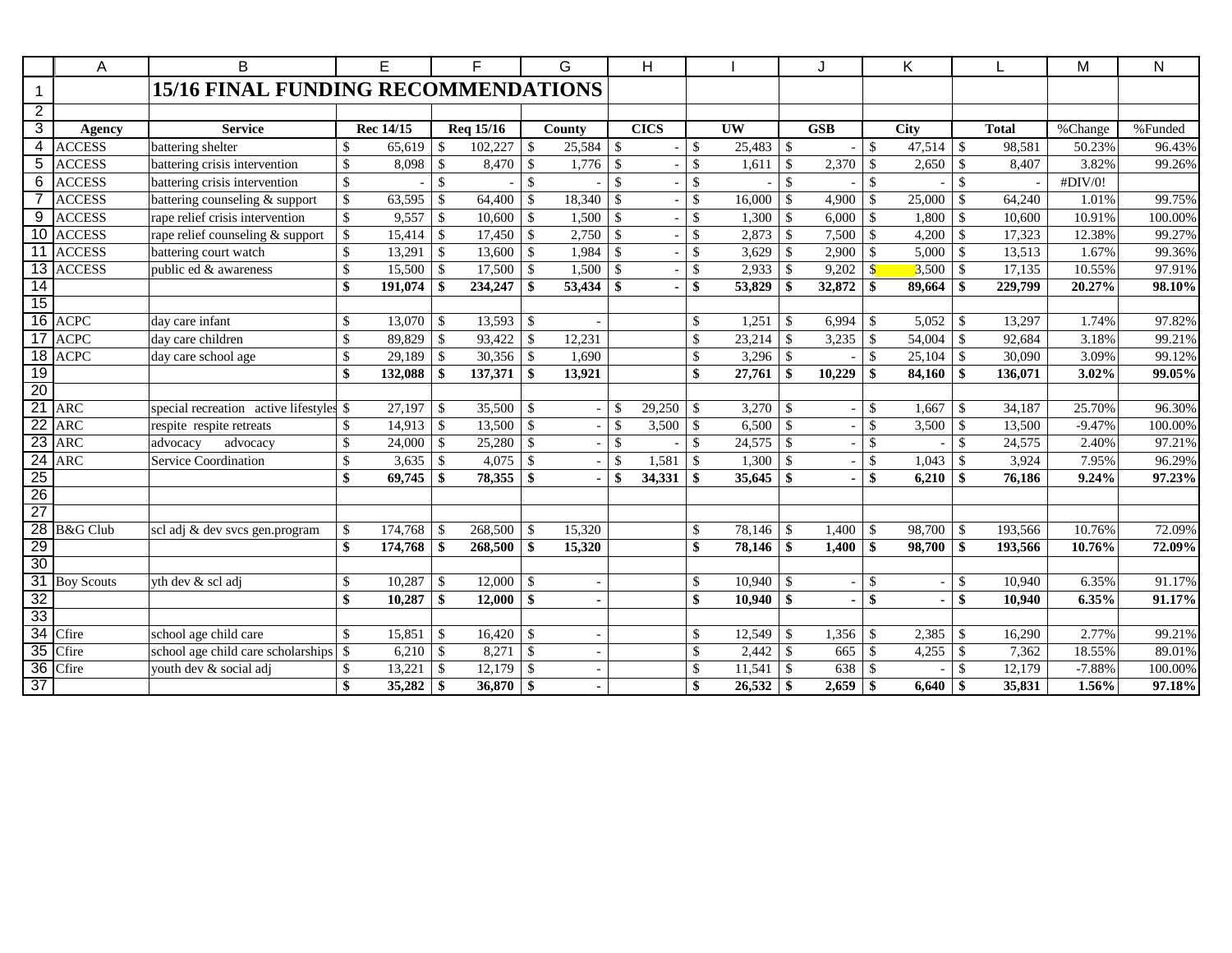|                       | A                  | B                                              |                                 | E             |                    | F           |                          | G      |               | H           |                    |                |                    |                          | Κ                               |                |               |              | M         | N                           |
|-----------------------|--------------------|------------------------------------------------|---------------------------------|---------------|--------------------|-------------|--------------------------|--------|---------------|-------------|--------------------|----------------|--------------------|--------------------------|---------------------------------|----------------|---------------|--------------|-----------|-----------------------------|
| $\overline{3}$        | Agency             | <b>Service</b>                                 |                                 | Rec 14/15     |                    | Req 15/16   |                          | County |               | <b>CICS</b> |                    | <b>UW</b>      |                    | $\overline{\text{GSB}}$  |                                 | <b>City</b>    |               | <b>Total</b> | %Change   | $\sqrt{\frac{1}{6}}$ Funded |
| $\overline{38}$       |                    |                                                |                                 |               |                    |             |                          |        |               |             |                    |                |                    |                          |                                 |                |               |              |           |                             |
| 39                    |                    |                                                |                                 |               |                    |             |                          |        |               |             |                    |                |                    |                          |                                 |                |               |              |           |                             |
| 40                    | <b>CCJ</b>         | correctional srvc probation sprvsn \ \ \ \ \ \ |                                 | 97.850        | $\mathcal{S}$      | 99,807      | -\$                      | 29.545 |               |             | $\mathbb{S}$       | 11.014         | $\mathbf{\$}$      | 5,203                    | $\mathcal{S}$                   | 54,007         | \$            | 99.769       | 1.96%     | 99.96%                      |
| 41                    |                    |                                                | \$                              | 97,850        | -\$                | 99,807      | -\$                      | 29,545 |               |             | \$                 | 11,014         | \$                 | 5,203                    | -\$                             | 54,007         | \$            | 99,769       | 1.96%     | 99.96%                      |
| 42                    |                    |                                                |                                 |               |                    |             |                          |        |               |             |                    |                |                    |                          |                                 |                |               |              |           |                             |
| 44                    | ChildServe         | daycare infant                                 | <sup>\$</sup>                   | 10.886        | -\$                | 13,500      | $\vert$ \$               | 4.040  |               |             | \$                 | 4.000          | -\$                | $\overline{\phantom{a}}$ | $\mathbf{s}$                    | 4.880          | \$.           | 12.920       | 18.68%    | 95.70%                      |
| 45                    | ChildServe         | daycare children                               | $\mathbb{S}$                    | 22,105        | $\mathcal{S}$      | 24,300      | $\vert s$                | 3,740  |               |             | $\mathcal{S}$      | 5,000          | $\mathcal{S}$      | $\overline{\phantom{a}}$ | $\mathbf{\hat{S}}$              | 15,290         | \$            | 24,030       | 8.71%     | 98.89%                      |
| $\overline{46}$       |                    |                                                | $\mathbf{\$}$                   | 32,991        | -\$                | 37,800      | $\vert$ \$               | 7,780  |               |             | $\mathbf{\$}$      | 9,000          | \$                 | $\sim$                   | \$                              | 20,170         | \$            | 36,950       | 12.00%    | 97.75%                      |
| 47                    |                    |                                                |                                 |               |                    |             |                          |        |               |             |                    |                |                    |                          |                                 |                |               |              |           |                             |
|                       | $48$ EB            | primary trtmt - psych eval                     | $\mathbb{S}$                    | 9,280         | $\mathbf{\hat{S}}$ | 8,064       | -\$                      |        | <sup>\$</sup> | 8,064       | <sup>\$</sup>      |                | \$                 | $\overline{\phantom{a}}$ | \$                              |                | \$            | 8,064        | $-13.10%$ | 100.00%                     |
|                       | $49$ EB            | primary trtmt - med mgmt                       | $\mathbf{\hat{S}}$              | 33,339        | -\$                | $25,536$ \$ |                          |        | $\mathcal{S}$ | 25,536      | <sup>\$</sup>      | $\sim$         | $\mathcal{S}$      |                          | \$                              | $\overline{a}$ | \$            | 25,536       | $-23.41%$ | 100.00%                     |
|                       | $50$ EB            | primary trtmt - mh eval                        | \$                              | 7,755         | -\$                | 11,975      | $\vert s$                |        | $\mathcal{S}$ | 8,400       | $\mathbb{S}$       |                | $\mathbf{\hat{S}}$ | 3,575                    | $\mathcal{S}$                   | $\overline{a}$ | \$            | 11,975       | 54.42%    | 100.00%                     |
| 51                    | EB                 | primary trmt - therapy                         | \$                              | 92,398        | -\$                | 34,488      | $\vert s$                |        | $\mathbf{\$}$ | 24,192      | $\mathcal{S}$      | 7,260          | $\mathbf{\$}$      |                          | $\mathbf{\hat{S}}$              |                | \$            | 31,452       | $-65.96%$ | 91.20%                      |
|                       | $52$ EB            | primary trmt - crisis                          | $\mathbf{\hat{S}}$              | 12,400        | -\$                | 18,022      | -\$                      |        | $\mathcal{S}$ |             | $\mathcal{S}$      |                | \$                 |                          | \$                              | 18,022         |               | 18,022       | 45.34%    | 100.00%                     |
|                       | $53$ EB            | supported community living                     | $\sqrt{\frac{1}{2}}$            | 19,979        | $\mathcal{S}$      | 30,240      | $\vert s$                |        | \$            | 30,240      | <sup>\$</sup>      | $\overline{a}$ | $\mathbf{\hat{S}}$ | $\overline{\phantom{a}}$ | $\mathcal{S}$                   |                | <sup>\$</sup> | 30,240       | 51.36%    | 100.00%                     |
|                       | $54$ EB            | Prevention and education                       | $\mathsf{\$}$                   | 15,805        | $\mathcal{S}$      | 16,358      | $\vert s$                |        | $\mathbf{\$}$ | 15,805      | $\mathcal{S}$      |                | $\mathbf{\hat{S}}$ |                          | $\mathcal{S}$                   |                | \$            | 15,805       | 0.00%     | 96.62%                      |
|                       | 55 EB              | primary trtmt - group therapy                  | $\mathbf{\hat{S}}$              | 1,848         | $\mathcal{S}$      | 1,437       | $\mathcal{S}$            |        | -\$           | 1.008       | <sup>\$</sup>      | 412            |                    | $\sim$                   | $\mathbf{\hat{S}}$              | $\overline{a}$ |               | 1.420        | $-23.16%$ | 98.82%                      |
|                       | 56 EB              | Prescription Assistance                        | $\mathcal{S}$                   | 7,800         | $\mathcal{S}$      | 1,490       | $\mathcal{S}$            |        | <sup>\$</sup> | 1,490       | <sup>\$</sup>      |                | $\mathbf{\hat{S}}$ |                          | $\mathsf{\$}$                   |                |               | 1,490        | $-80.90%$ | 100.00%                     |
|                       | $57$ EB            | Precommittment Screen/Connecti                 | $\mathcal{S}$                   | 56,937        | $\mathcal{S}$      | 56,937      | -\$                      |        | $\mathcal{S}$ | 56,937      | <sup>\$</sup>      |                | $\mathbf{\hat{S}}$ |                          | \$                              |                |               | 56,937       | 0.00%     | 100.00%                     |
| 58                    |                    |                                                | \$                              | 257,541       | \$                 | 204,547     | $\mathbf{\$}$            |        | \$            | 171,672     | $\mathbf{s}$       | 7,672          | \$                 | 3,575                    | \$                              | 18,022         |               | 200,941      | \$<br>(0) | 98.24%                      |
| 59                    |                    |                                                |                                 |               |                    |             |                          |        |               |             |                    |                |                    |                          |                                 |                |               |              |           |                             |
|                       | 60 ERP             | emerg asst basic mat needs                     | \$                              | 143,901       | -\$                | 160,500     | $\mathcal{S}$            | 31,194 |               |             | <sup>\$</sup>      | 56,005         |                    |                          | $\mathbf{\hat{S}}$              | 68,500         |               | 155,699      | 8.20%     | 97.01%                      |
|                       | 61 ERP             | <b>Transitional Housing</b>                    | $\overline{\mathcal{S}}$        | 10,857        | $\mathcal{S}$      | 14,000      | l s                      | 2,000  |               |             | $\mathbf{\hat{S}}$ | 6,716          | $\mathcal{S}$      |                          | $\mathsf{\$}$                   | 4,500          | \$            | 13,216       | 21.73%    | 94.40%                      |
| 62                    |                    |                                                | \$                              | 154,758       | -\$                | 174,500     | -\$                      | 33,194 |               |             | $\mathbf{s}$       | 62,721         | \$                 |                          | \$                              | 73,000         |               | 168,915      | 9.15%     | 96.80%                      |
| 63                    |                    |                                                |                                 |               |                    |             |                          |        |               |             |                    |                |                    |                          |                                 |                |               |              |           |                             |
|                       | 64 FGP             | foster grandparents                            | \$                              |               | -\$                |             | $\mathcal{S}$            |        |               |             | $\mathbb{S}$       |                | $\mathcal{S}$      |                          | \$                              | ÷,             | <sup>\$</sup> |              | #DIV/0!   | #DIV/0!                     |
| 65                    |                    |                                                | \$                              |               | $\mathbf{\$}$      |             | $\mathbf{s}$             |        |               |             | $\mathbf{s}$       |                | \$                 |                          | $\boldsymbol{\hat{\mathbf{s}}}$ |                | \$            |              | #DIV/0!   | #DIV/0!                     |
| 66                    |                    |                                                |                                 |               |                    |             |                          |        |               |             |                    |                |                    |                          |                                 |                |               |              |           |                             |
|                       | 67 Good Neighbor   | basic material needs                           | $\mathcal{S}$                   | 18,800        | $\mathbf{\hat{S}}$ | 19,269      | $\mathcal{S}$            |        |               |             | $\mathbb{S}$       | 5,807          | <sup>\$</sup>      |                          | $\mathbf{\hat{S}}$              | 13,427         |               | 19,234       | 2.31%     | 99.82%                      |
|                       | 68 Good Neighbor   | basic material needs                           | $\mathbf{\hat{S}}$              |               | $\mathcal{S}$      |             | $\mathcal{S}$            |        |               |             | $\mathcal{S}$      |                | $\hat{\mathbf{S}}$ |                          | $\mathbf{\hat{S}}$              |                | \$            |              |           |                             |
|                       | 69 Good Neighbor   | healthy food vouchers                          | \$                              | 6,918         | $\mathcal{S}$      | 7,092       | $\mathcal{S}$            |        |               |             | $\mathbf{\hat{S}}$ | 3,896          |                    |                          | $\mathbf{\hat{S}}$              | 3,178          |               | 7,074        | 2.25%     | 99.75%                      |
| 70<br>$\overline{71}$ |                    |                                                | $\boldsymbol{\hat{\mathbf{s}}}$ | 25,718        | -\$                | 26,361      | \$                       |        |               |             | \$                 | 9,703          | \$                 |                          | \$                              | 16,605         | \$            | 26,308       | 2.29%     | 99.80%                      |
| 72                    |                    |                                                |                                 |               |                    |             |                          |        |               |             |                    |                |                    |                          |                                 |                |               |              |           |                             |
|                       | <b>Girl Scouts</b> | youth dev/scl adj                              | \$                              | 10,300        | -\$                | 10,609      | $\mathcal{S}$            |        |               |             | $\mathbb{S}$       | 10,575         |                    |                          | $\mathcal{S}$                   |                |               | 10,575       | 2.67%     | 99.68%                      |
| 73                    |                    |                                                | $\boldsymbol{\hat{\mathbf{s}}}$ | $10,300$ \ \$ |                    | 10,609      | $\overline{\phantom{a}}$ |        |               |             | $\mathbf{s}$       | 10,575         | -\$                |                          | \$                              |                |               | 10,575       | 2.67%     | 99.68%                      |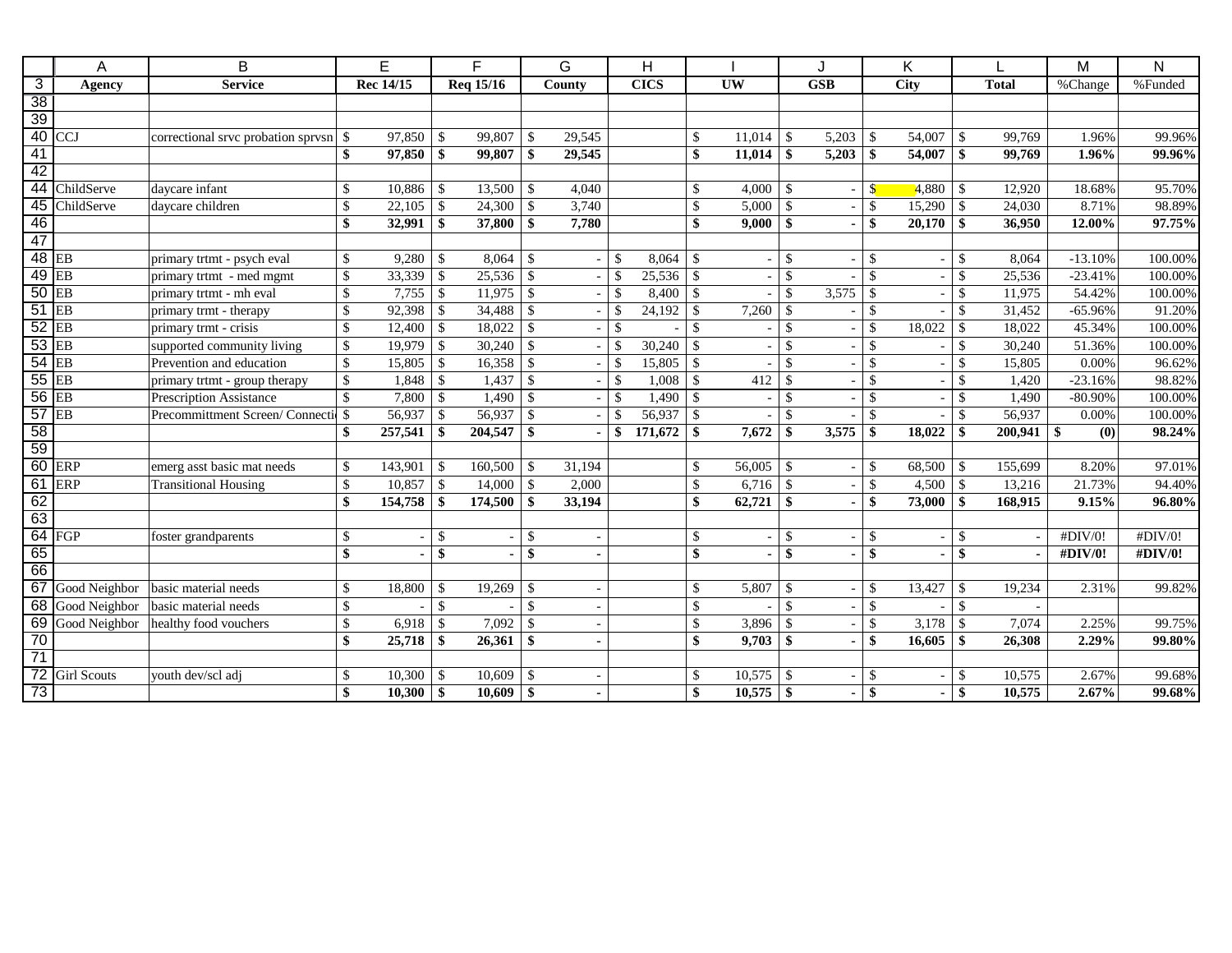|                           | A                      | B                                             |                           | E            |                                 | F.        |                    | G                        |               | H           |                     |                          |                         | J          |                           | K              |               |              | M         | $\mathsf{N}$ |
|---------------------------|------------------------|-----------------------------------------------|---------------------------|--------------|---------------------------------|-----------|--------------------|--------------------------|---------------|-------------|---------------------|--------------------------|-------------------------|------------|---------------------------|----------------|---------------|--------------|-----------|--------------|
| $\overline{\overline{3}}$ | Agency                 | <b>Service</b>                                |                           | Rec 14/15    |                                 | Req 15/16 |                    | County                   |               | <b>CICS</b> |                     | <b>UW</b>                |                         | <b>GSB</b> |                           | City           |               | <b>Total</b> | %Change   | %Funded      |
| $\overline{74}$           |                        |                                               |                           |              |                                 |           |                    |                          |               |             |                     |                          |                         |            |                           |                |               |              |           |              |
|                           | 75 HIRTA               | transportation - County                       | \$                        | 108,413      | \$                              | 108,413   | l \$               | 106,250                  |               |             | \$                  | 2,163                    | $\mathcal{S}$           |            | $\mathbb{S}$              | $\omega$       | $\mathcal{S}$ | 108,413      | 0.00%     | 100.00%      |
|                           | 76 HIRTA               | transportation - County                       | $\mathsf{\$}$             | 3,000        | $\boldsymbol{\mathsf{S}}$       | 3.000     | $\mathcal{S}$      | 3.000                    |               |             | \$                  | $\mathbf{r}$             | $\mathcal{S}$           |            | \$                        | $\overline{a}$ | $\mathcal{S}$ | 3,000        | 0.00%     | 100.00%      |
| $\overline{77}$           | <b>HIRTA</b>           | <b>Transportation - County</b>                | \$                        | 9,500        | $\mathcal{S}$                   | 9,600     | $\mathcal{S}$      |                          | -\$           | 9.500       | $\mathcal{S}$       | $\overline{\phantom{a}}$ | $\mathbf{\hat{S}}$      |            | $\mathbf{\hat{S}}$        | $\blacksquare$ | $\mathcal{S}$ | 9,500        | 0.00%     | 98.96%       |
|                           | 78 HIRTA               | transportation - City                         | \$                        | 44,816       | $\mathcal{S}$                   | 46.683    | $\mathcal{S}$      |                          | \$            |             | $\mathcal{S}$       | 6.683                    | $\mathcal{S}$           |            | \$                        | 40,000         | $\mathcal{S}$ | 46.683       | 4.17%     | 100.00%      |
| 79                        | <b>HIRTA</b>           | Transporation - City                          | \$                        | 16,900       | $\sqrt[6]{3}$                   | 18,900    | $\mathcal{S}$      | $\sim$                   | -\$           | 16,900      | $\mathcal{S}$       | $\mathbf{r}$             | $\sqrt{3}$              |            | $\$$                      |                | $\sqrt{3}$    | 16,900       | 0.00%     | 89.42%       |
|                           | 80 HIRTA               | transportation - Iowa City                    | \$                        | $6,000$ \ \$ |                                 | 6,000     | $\mathcal{S}$      | $\overline{\phantom{a}}$ | $\mathcal{S}$ |             | $\mathcal{S}$       | 4,000                    | $\mathcal{S}$           |            | $\mathbf{\hat{S}}$        | 2,000          | $\mathcal{S}$ | 6,000        | 0.00%     | 100.00%      |
| 81                        |                        |                                               | \$                        | 188,629      | \$                              | 192,596   | -\$                | 109,250                  |               | 26,400      | \$                  | 12,846                   | $\mathbf{\$}$           |            | \$                        | 42,000         | $\mathbf{\$}$ | 190,496      | $0.99\%$  | 98.91%       |
| 82                        |                        |                                               |                           |              |                                 |           |                    |                          |               |             |                     |                          |                         |            |                           |                |               |              |           |              |
|                           | <b>83 HSS</b>          | day care adults adult day care                | \$                        | 56,963       | $\mathcal{S}$                   | 79,811    | $\mathcal{S}$      | 14,000                   | $\mathsf{\$}$ |             | \$                  | 7,919                    | $\mathcal{S}$           |            | $\mathbb{S}$              | 49,375         | $\mathcal{S}$ | 71,294       | 25.16%    | 89.33%       |
| 84                        | <b>HSS</b>             | <b>Adult Day Care</b>                         | $\boldsymbol{\mathsf{S}}$ | 193          | \$                              | 203       | $\mathcal{S}$      | 223                      |               |             | \$                  |                          | $\mathbf{\hat{S}}$      |            | $\boldsymbol{\mathsf{S}}$ | $\omega$       | $\sqrt$       | 223          | 15.54%    | 109.85%      |
|                           | <b>85 HSS</b>          | home del meals                                | $\boldsymbol{\mathsf{S}}$ | 24,708       | \$                              | 25,943    | l \$               | 14,000                   |               |             | $\mathbb{S}$        | 11,356                   | $\mathbb{S}$            |            | $\mathsf{\$}$             | $\mathbb{L}$   | $\mathcal{S}$ | 25,356       | 2.62%     | 97.74%       |
|                           | 86 HSS                 | home del meals                                | \$                        | 320          | $\mathbf{\hat{S}}$              | 336       | $\mathcal{S}$      | 336                      |               |             | \$                  |                          | $\mathcal{S}$           |            | \$                        |                | $\mathsf{\$}$ | 336          | 5.00%     | 100.00%      |
| 87                        | <b>HSS</b>             | congregate meals                              | \$                        | 45,398       | $\mathbb{S}$                    | 47,668    | \$                 | 14,000                   |               |             | \$                  | 5,552                    | $\mathcal{S}$           |            | \$                        | 27,045         | $\mathcal{S}$ | 46,597       | 2.64%     | 97.75%       |
|                           | 88 HSS                 | congregate meals                              | $\boldsymbol{\mathsf{S}}$ | 182          | $\mathcal{S}$                   | 191       | $\mathbf{\hat{S}}$ | 191                      |               |             | $\mathbf{\hat{S}}$  | $\overline{\phantom{a}}$ | $\mathcal{S}$           |            | \$                        | $\sim$         | $\mathsf{\$}$ | 191          | 4.95%     | 100.00%      |
|                           | <b>89 HSS</b>          | activity $\&$ resource center (Bill Pa) $\$\$ |                           |              | \$                              |           | -\$                |                          |               |             | $\mathbb{S}$        | $\omega$                 | $\mathbf{\hat{s}}$      |            | \$                        | $\sim$         | $\sqrt{3}$    |              | #DIV/0!   | #DIV/0!      |
|                           | <b>90 HSS</b>          | Senior Food Program                           | \$                        | 10,361       | $\mathcal{S}$                   | 10,893    | $\mathbf{\hat{s}}$ | 1.646                    |               |             | $\mathbb{S}$        | 5,019                    | $\mathcal{S}$           |            | $\mathbf S$               | 4,177          | $\mathcal{S}$ | 10.842       | 4.64%     | 99.53%       |
| 91                        | <b>HSS</b>             | service coordination outreach                 | \$                        | 88,799       | \$                              | 100,589   | \$                 | 37,029                   |               |             | \$                  | 23,657                   | \$                      |            | $\mathbf{\hat{S}}$        | 37,150         | \$            | 97,836       | 10.18%    | 97.26%       |
| 92                        | <b>HSS</b>             | service coordination outreach                 | $\sqrt{\frac{1}{2}}$      | 625          | $\mathbf{\hat{S}}$              | 656       | \$                 | 656                      |               |             | \$                  | $\sim$                   | $\mathbf{\hat{s}}$      |            | \$                        | $\sim$         | $\mathcal{S}$ | 656          |           | 100.00%      |
|                           | <b>93 HSS</b>          | service coordination friendly visite \$       |                           | 15,640       | \$                              | 8,140     | $\mathcal{S}$      | 4,240                    |               |             | \$                  | 1,229                    | $\mathbf{\hat{S}}$      |            | $\boldsymbol{\mathsf{S}}$ | 2,671          | $\sqrt{3}$    | 8,140        | -47.95%   | 100.00%      |
|                           | <b>94 HSS</b>          | act & res center                              | \$                        | 35,905       | \$                              | 37,700    | $\mathcal{S}$      |                          |               |             | \$                  | 3,538                    | $\sqrt{3}$              | ÷,         | $\overline{\$}$           | 33,481         | $\mathcal{S}$ | 37,019       | 3.10%     | 98.19%       |
| 95                        |                        |                                               | \$                        | 279,094      | \$                              | 312,130   | $\sqrt{3}$         | $86,321$ \ \\$           |               |             | \$                  | 58,270                   | $\frac{1}{2}$           |            | \$                        | 153,899        | \$            | 298,490      | 6.95%     | 95.63%       |
| 96                        |                        |                                               |                           |              |                                 |           |                    |                          |               |             |                     |                          |                         |            |                           |                |               |              |           |              |
| $\overline{97}$           | <b>MGMC</b>            | com clinics clinics&hlth educ                 | \$                        | 112,330      | -\$                             | 118,600   | -\$                | 89.380                   |               |             | \$                  | 9.340                    | -\$                     | 2,000      | \$                        | 15,025         | <sup>\$</sup> | 115,745      | 3.04%     | 97.59%       |
| 98                        | <b>MGMC</b>            | in home nursing RN skilled nursin \$          |                           | 55,263       | $\mathbb{S}$                    | 62,500    | $\mathcal{S}$      | 57,764                   |               |             | \$                  | 4,260                    | $\mathcal{S}$           |            | $\overline{\$}$           | $\bar{a}$      | $\mathcal{S}$ | 62,024       | 12.23%    | 99.24%       |
| 101                       | 100 MGMC               | Home Based Hospice                            | $\mathbb{S}$              | 48,455       | $\mathcal{S}$                   | 52,270    | $\mathcal{S}$      | 36,295                   |               |             | \$                  | 15,529                   | $\mathbf{\hat{s}}$      |            | \$                        | $\omega$       | $\mathcal{S}$ | 51,824       | 6.95%     | 99.15%       |
|                           | <b>MGMC</b>            | in-home hlth monitoring                       | $\$$                      | 9,493        | \$                              | 11,910    | $\mathbf{\hat{s}}$ | 8,406                    |               |             | $\mathbb{S}$        | 3,410                    | $\mathcal{S}$           |            | $\mathbf{\hat{S}}$        | $\mathbb{L}$   | $\mathcal{S}$ | 11,816       | 24.47%    | 99.21%       |
|                           | $102$ MGMC             | home hlth assistance                          | \$                        | 133,770      | $\mathbb{S}$                    | 138,600   | \$                 | 107,200                  |               |             | \$                  | 17,210                   | $\sqrt{3}$              |            | \$                        | 12,000         | $\mathcal{S}$ | 136,410      | 1.97%     | 98.42%       |
| $\overline{103}$          | MGMC                   | home hlth assistance                          | \$                        |              | $\mathbf{\hat{S}}$              | 1,000     | \$                 |                          | $\mathcal{S}$ | 1,000       | \$                  |                          | $\mathbf{\hat{s}}$      |            | \$                        |                | $\mathcal{S}$ | 1,000        | #DIV/0!   | 100.00%      |
| 105                       | 104 MGMC               | home del meals Meals on Wheel \$              |                           | 39,700       | \$                              | 44,120    | \$                 | 19,620                   |               |             | $\mathcal{S}$<br>\$ | 9,900                    | $\mathcal{S}$           |            | \$                        | 13,000         | $\mathcal{S}$ | 42,520       | 7.10%     | 96.37%       |
| 106                       |                        |                                               | \$                        | 399,011      | \$                              | 429,000   | $\mathbf{\hat{s}}$ | $318,665$ \$             |               | 1,000       |                     | 59,649                   | -\$                     | 2,000      | \$                        | 40,025         | -\$           | 421,339      | 5.60%     | 98.21%       |
|                           |                        |                                               |                           |              |                                 |           |                    |                          |               |             |                     |                          |                         |            |                           |                |               |              |           |              |
|                           | 107 LegAid             | legal aid society Legal Aid Civil             | \$                        | 183,535      | $\mathcal{S}$                   | 187,000   | $\mathcal{S}$      | 80,000                   |               |             | \$                  | 14,640                   | $\mathcal{S}$           | 7,250      | $\mathbf{\hat{S}}$        | 85,000         | $\mathcal{S}$ | 186,890      | 1.83%     | 99.94%       |
|                           | 108 LegAid             | legal aid society Legal Aid Civil             | $\mathcal{S}$             | 2,825        | $\sqrt{3}$                      | 4,500     | $\mathcal{S}$      | 4,380                    |               |             | \$                  | $\overline{\phantom{a}}$ | $\sqrt$                 |            | \$                        | $\omega$       | $\sqrt$       | 4,380        | 55.04%    | 97.33%       |
|                           | 109 LegAid             | legal aid society Legal Aid Civil             | \$                        | $18,510$ \$  |                                 | 26,275    | $\mathcal{S}$      |                          | -S            | 20,879      | $\mathcal{S}$       | $\bar{a}$                | $\sqrt{3}$              |            | \$                        | $\sim$         | $\mathcal{S}$ | 20,879       | 12.80%    | 79.46%       |
| 110                       |                        |                                               | \$                        | 204,870      | \$                              | 217,775   | <b>S</b>           | 84,380                   | \$            | 20,879      | \$                  | 14,640                   | $\mathbf{\$}$           | 7,250      | \$                        | 85,000         | $\mathbf{\$}$ | 212,149      | 3.55%     | 97.42%       |
| 111                       |                        |                                               |                           |              |                                 |           |                    |                          |               |             |                     |                          |                         |            |                           |                |               |              |           |              |
|                           | $112$ LSI              | <b>Support Community Living</b>               | \$                        | $9,530$   \$ |                                 |           |                    |                          | \$            | 6,000       | -\$                 | $\omega$                 | $\mathcal{S}$           |            | \$                        | $\omega$       | $\mathcal{S}$ | 6.000        | $-37.04%$ | 62.96%       |
|                           | $113$ LSI              | crisis intervention crisis childcard \$       |                           | 14,176       | $\mathcal{S}$                   | 19,000    | $\mathcal{S}$      | 3,000                    |               |             | \$                  | 11,350                   | $\mathbf{\hat{S}}$      |            | \$                        | 4,500          | $\mathcal{S}$ | 18,850       | 32.97%    | 99.21%       |
|                           | $114$ <sub>LSI</sub>   | family dev/ed family ed prog                  | \$                        | 12,987       | $\mathcal{S}$                   | 13,390    | $\mathcal{S}$      |                          |               |             | $\mathbb{S}$        | 13.148                   | $\mathbf{\hat{s}}$      |            | \$                        | $\blacksquare$ | $\mathcal{S}$ | 13,148       | 1.24%     | 98.19%       |
|                           | $115$ LSI<br>$116$ LSI | family dev/ed MELD                            | $\overline{\$}$           |              | $\mathbf{\hat{S}}$              |           | \$                 |                          |               |             | \$                  |                          | $\mathbf{\hat{s}}$      |            | \$                        | ÷,             | $\sqrt{3}$    |              | #DIV/0!   | #DIV/0!      |
| 119                       |                        | parents as teachers                           | $\$$                      | 9,270        | \$                              | 9,548     | $\mathcal{S}$      |                          |               |             | \$                  | 9,476                    | $\sqrt[6]{\frac{1}{2}}$ |            | $\mathbf{\hat{S}}$        | $\blacksquare$ | $\mathcal{S}$ | 9,476        |           | 99.25%       |
|                           |                        |                                               | \$                        | 45,963       | $\boldsymbol{\hat{\mathbf{s}}}$ | 51,468    | -\$                | 3,000                    | \$            | 6,000       |                     | 33,974                   | -\$                     |            | \$                        | 4,500          | -\$           | 47,474       | 3.29%     | 92.24%       |
| 120                       |                        |                                               |                           |              |                                 |           |                    |                          |               |             |                     |                          |                         |            |                           |                |               |              |           |              |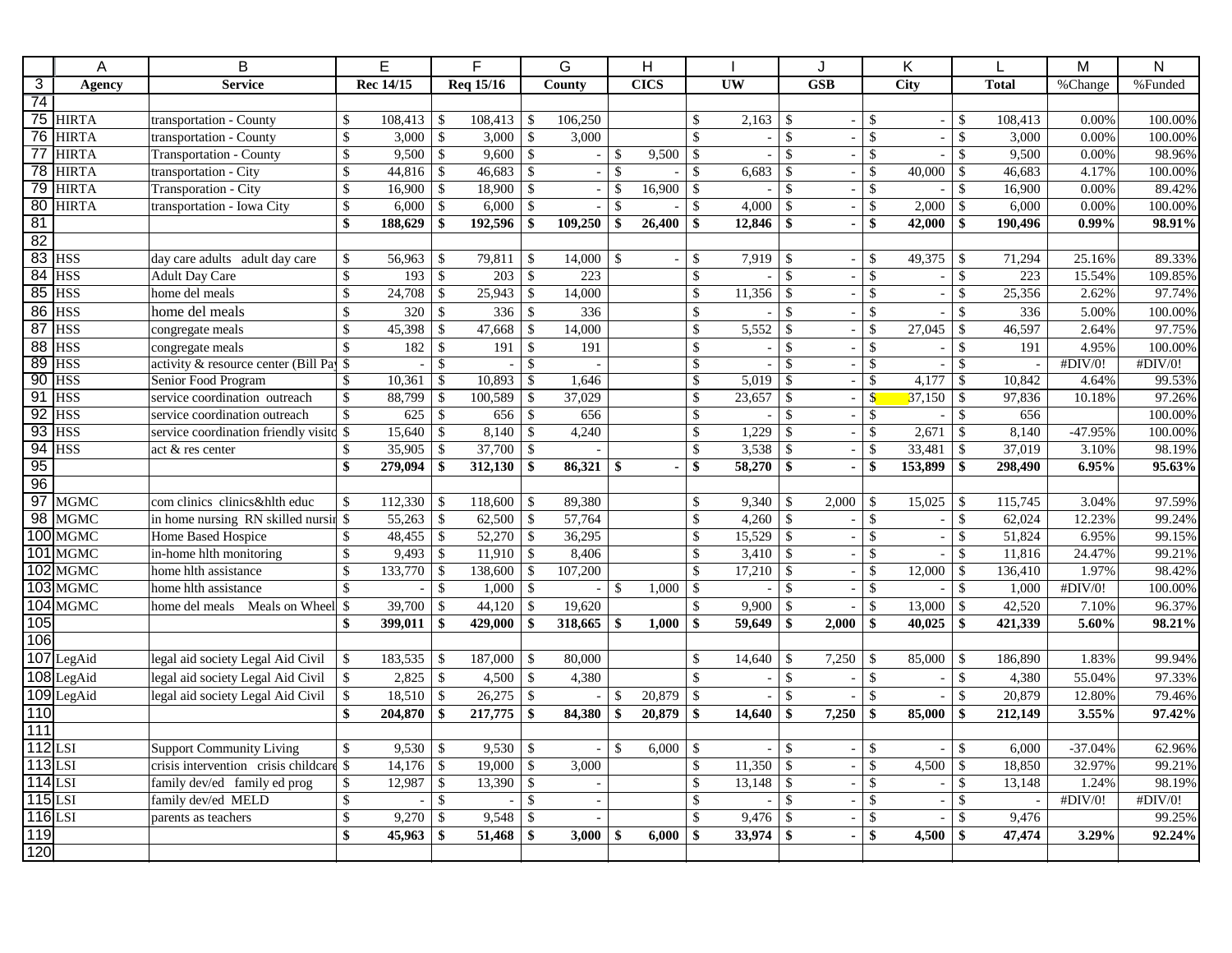|                | A                                  | B                                                  |                                 | E               |               | F.        |               | G                        |                    | $\overline{H}$ |                    |                          |                    |       |                         | Κ                        |                    |              | M           | $\overline{\mathsf{N}}$ |
|----------------|------------------------------------|----------------------------------------------------|---------------------------------|-----------------|---------------|-----------|---------------|--------------------------|--------------------|----------------|--------------------|--------------------------|--------------------|-------|-------------------------|--------------------------|--------------------|--------------|-------------|-------------------------|
| $\overline{3}$ | Agency                             | <b>Service</b>                                     |                                 | Rec 14/15       |               | Req 15/16 |               | County                   |                    | <b>CICS</b>    |                    | UW                       | <b>GSB</b>         |       |                         | <b>City</b>              |                    | <b>Total</b> | %Change     | %Funded                 |
|                | $121$ MSL                          | Enclave                                            | $\mathcal{S}$                   | 7,940           | l \$          | 6.800     | $\mathcal{S}$ | $\sim$                   | $\mathcal{S}$      | 6,800          | $\mathbb{S}$       | $\omega$                 | $\mathcal{S}$      |       | $\mathbb{S}$            | $\sim$                   | $\mathcal{S}$      | 6.800        | $-14.36%$   | 100.00%                 |
|                | $123$ MSL                          | Day Habilitation Services                          | \$                              | 7,700           | $\mathcal{S}$ | 9,000     | \$.           |                          | -\$                | 9,000          | \$                 | $\overline{\phantom{a}}$ | $\mathsf{\$}$      |       | \$                      | $\overline{\phantom{a}}$ | $\mathcal{S}$      | 9,000        | 16.88%      | 100.00%                 |
|                | $124$ MSL                          | Snozelon Day Hab Services                          | $\mathcal{S}$                   | 2,075           | - \$          | 3,500     | $\mathcal{S}$ | $\overline{\phantom{a}}$ | -\$                | 3,500          | \$                 | $\sim$                   | $\sqrt{3}$         |       | \$                      | $\sim$                   | $\mathcal{S}$      | 3,500        | 68.67%      | 100.00%                 |
|                | $125$ MSL                          |                                                    |                                 | $1,000$ \$      |               |           | \$            | $\sim$                   | $\mathbf{\hat{S}}$ |                | \$                 | $\mathbb{L}$             | $\mathcal{S}$      |       | \$                      | $\sim$                   | $\mathcal{S}$      |              | $-100.00\%$ | #DIV/0!                 |
|                | $126$ MSL                          | Supported Community Living (dai \\$                |                                 | 20,920          | $\mathcal{S}$ | 23,250    | $\mathcal{S}$ | $\sim$                   | \$.                | 20,920         | $\mathcal{S}$      | $\overline{\phantom{a}}$ | $\mathbf{\hat{S}}$ |       | $\mathbf{\hat{S}}$      | $\overline{\phantom{a}}$ | $\mathbf{\hat{S}}$ | 20.920       | 0.00%       | 89.98%                  |
|                | <b>127 MSL</b>                     | Supported Community Living (hou \$                 |                                 |                 |               | 9,000     |               |                          | \$                 | 9,000          | \$                 | $\mathbf{r}$             | $\mathbf{\hat{S}}$ |       | $\overline{\mathbb{S}}$ | $\sim$                   | \$                 | 9,000        | 75.61%      | 100.00%                 |
|                | <b>128 MSL</b>                     | Day Habilitation Services (1/4 hou \$              |                                 |                 |               | 500       | $\mathcal{S}$ |                          | $\mathcal{S}$      | 500            | $\mathcal{S}$      | $\overline{a}$           | $\mathbf{\hat{S}}$ |       | \$                      | $\sim$                   | $\mathcal{S}$      | 500          | $-50.00\%$  | 100.00%                 |
| 129            |                                    |                                                    | \$                              | $45,760$ \ \\$  |               | 52,050    | $\mathbf{\$}$ |                          | \$                 | 49,720         |                    | $\blacksquare$           | \$                 |       | \$                      | $\blacksquare$           | \$                 | 49,720       | 8.65%       | 95.52%                  |
| 130            |                                    |                                                    |                                 |                 |               |           |               |                          |                    |                |                    |                          |                    |       |                         |                          |                    |              |             |                         |
|                | 131 MICA                           | community clinics child dental                     | $\mathcal{S}$                   | 7,500           | $\mathcal{S}$ | 7,500     | $\mathcal{S}$ | 900                      |                    |                | $\mathcal{S}$      | 4,125                    | $\mathcal{S}$      | 825   | \$                      | 1,650                    | $\mathcal{S}$      | 7,500        | 0.00%       | 100.00%                 |
| 132            | <b>MICA</b>                        | <b>Dental Clinics</b>                              | \$                              |                 |               | 60,000    | $\mathcal{S}$ | 8,950                    |                    |                | \$                 | 14,250                   | $\mathcal{S}$      | 3,388 | $\mathbb{S}$            | 27,750                   | $\mathcal{S}$      | 54,338       | 15.75%      | 90.56%                  |
|                | 134 MICA                           | community clinics flouride                         | $\sqrt$                         |                 |               | 2,400     | $\mathcal{S}$ | 150                      |                    |                | \$                 | 1,000                    | $\mathbb{S}$       | 425   | \$                      | 825                      | $\mathcal{S}$      | 2,400        | 0.00%       | 100.00%                 |
|                | $135$ MICA                         | food pantry                                        | $\mathbf{\$}$                   | $23,251$ \$     |               | 24,414    | $\mathcal{S}$ | 1,501                    |                    |                | \$                 | 6,262                    | $\mathbb{S}$       |       | $\mathsf{\$}$           | 16,555                   | $\mathcal{S}$      | 24,318       | 4.59%       | 99.61%                  |
|                | 136 MICA                           | family dev/ed family developmen \$                 |                                 | $21,576$ \$     |               | 22,655    | $\mathcal{S}$ | 7,039                    |                    |                | \$                 | 8,144                    | $\mathbf{\hat{S}}$ |       | \$                      | 7,279                    | $\mathcal{S}$      | 22,462       | 4.11%       | 99.15%                  |
|                | 137 MICA                           | family dev/ed family developmen \$                 |                                 |                 | $\mathcal{S}$ |           | $\mathcal{S}$ |                          |                    |                | $\mathbf{\hat{S}}$ | $\sim$                   | $\mathcal{S}$      |       | $\mathbb{S}$            | $\sim$                   | $\mathcal{S}$      |              | #DIV/0!     |                         |
| 138            |                                    |                                                    | \$                              | 101,672         | $\mathbf{\$}$ | 116,969   | \$            | 18,540                   |                    |                | \$                 | 33,781                   | $\mathbf{\$}$      | 4,638 | \$                      | 54,059                   | $\mathbf{s}$       | 111,018      | 9.19%       | 94.91%                  |
| 139            |                                    |                                                    |                                 |                 |               |           |               |                          |                    |                |                    |                          |                    |       |                         |                          |                    |              |             |                         |
|                | <b>140 NAMI</b>                    | emerg assistance for basic material \$             |                                 |                 | $-1$ \$       |           | $\mathbb{S}$  |                          |                    |                | $\mathbb{S}$       | $\blacksquare$           | $\mathcal{S}$      |       | $\mathbb{S}$            | $\overline{\phantom{a}}$ | $\mathcal{S}$      |              | #DIV/0!     | #DIV/0!                 |
|                | 141 NAMI                           | emerg assistance for basic material \$             |                                 | 3,500           | -\$           | 1,750     | $\mathcal{S}$ |                          | \$                 | 1,750          | \$                 | $\blacksquare$           | $\mathcal{S}$      |       | \$                      |                          | $\mathbf{\hat{S}}$ | 1,750        | $-50.00\%$  | 100.00%                 |
|                | <b>142 NAMI</b>                    | family & consumer education $\frac{1}{2}$          |                                 |                 |               | 7,000     | $\sqrt{3}$    |                          |                    |                | \$                 | 6,347                    | $\mathcal{S}$      | 500   | \$                      |                          | $\mathcal{S}$      | 6,847        | 7.08%       | 97.81%                  |
|                | <b>143 NAMI</b>                    | public education & awareness \$                    |                                 | 4,738   \$      |               | 5,500     | $\mathcal{S}$ | $\sim$                   |                    |                | \$                 | 4,747                    | $\sqrt{3}$         |       | $\mathbf{\hat{S}}$      | 500                      | $\mathcal{S}$      | 5,247        | 10.74%      | 95.40%                  |
|                | <b>144 NAMI</b>                    | family & consumer support                          | $\mathcal{S}$                   |                 |               | 9,000     | $\mathcal{S}$ |                          |                    |                | \$                 | 8,179                    | $\mathcal{S}$      | 500   | \$                      |                          | $\mathcal{S}$      | 8,679        | 5.46%       | 96.43%                  |
|                | <b>145 NAMI</b>                    | wellness center                                    | $\mathbf{\hat{S}}$              | $32,000$ \ \ \$ |               | 37,940    | $\mathcal{S}$ | $\overline{\phantom{a}}$ | -\$                | 7,470          | \$                 | 24,042                   | $\mathcal{S}$      |       | \$                      | 5,000                    | $\mathcal{S}$      | 36,512       | 14.10%      | 96.24%                  |
| 146            |                                    |                                                    | $\boldsymbol{\hat{\mathbf{s}}}$ |                 |               | 61,190    | \$            |                          | $\mathbf{s}$       | 9,220          | \$                 | $43,315$ \$              |                    | 1,000 | $\mathbf{s}$            | 5,500                    | \$                 | 59,035       | 7.61%       | 96.48%                  |
| 147            |                                    |                                                    |                                 |                 |               |           |               |                          |                    |                |                    |                          |                    |       |                         |                          |                    |              |             |                         |
|                | 148 Raising Readers Thrive by Five |                                                    | $\mathcal{S}$                   |                 | $\mathcal{S}$ | 16,000    | $\sqrt{3}$    | 2,000                    |                    |                | \$                 | 3,000                    | $\mathcal{S}$      |       | \$                      | 8,000                    | $\mathcal{S}$      | 13,000       | #DIV/0!     |                         |
|                |                                    | 149 Raising Readers Out of School Time Learning    | $\mathcal{S}$                   |                 |               | 6,000     | $\mathcal{S}$ |                          |                    |                | \$                 |                          | $\mathcal{S}$      |       | \$                      | 6,000                    | $\mathcal{S}$      | 6,000        | $-21.98%$   |                         |
|                |                                    | 150 Raising Readers Advocacy of Social Development | $\mathcal{S}$                   | 34,468          | - \$          | 70,000    | $\mathcal{S}$ | 4,000                    |                    |                | \$                 | 32,802                   | \$                 |       | \$                      |                          | $\mathcal{S}$      | 36,802       | 6.77%       |                         |
|                |                                    | <b>151</b> Raising Readers Resource Development    | $\sqrt$                         |                 | \$            |           | $\mathcal{S}$ |                          |                    |                | \$                 | $\sim$                   | $\mathbf{\hat{S}}$ |       | \$                      | $\sim$                   | $\mathcal{S}$      | $\sim$       | #DIV/0!     |                         |
| 152            |                                    |                                                    | \$                              |                 |               | 92,000    | \$            | 6,000                    |                    |                | \$                 | 35,802                   | $\mathbf{\$}$      |       | \$                      | 14,000                   | $\mathbf{s}$       | 55,802       | 32.36%      |                         |
| 153            |                                    |                                                    |                                 |                 |               |           |               |                          |                    |                |                    |                          |                    |       |                         |                          |                    |              |             |                         |
|                | 154 Red Cross                      | aid disaster victims disaster service \$           |                                 | $27,000$ \$     |               | 29,000    | $\mathcal{S}$ | 866                      |                    |                | \$                 | 15,100                   | - \$               |       | $\mathbb{S}$            | 9,000                    | - \$               | 24,966       | $-7.53%$    | 86.09%                  |
|                | 155 Red Cross                      | CPR first aid training health $\&$ saf $\$$        |                                 |                 | $\mathcal{S}$ |           | $\mathcal{S}$ |                          |                    |                | \$                 |                          | $\mathcal{S}$      |       | \$                      |                          | $\mathcal{S}$      |              | #DIV/0!     | #DIV/0!                 |
|                | 156 Red Cross                      | service military armed forces emer \\$             |                                 | $1,000$ \$      |               | 1,000     | $\sqrt{3}$    |                          |                    |                | \$                 | 1,000                    | $\mathbf{\hat{S}}$ |       | \$                      | $\blacksquare$           | $\mathcal{S}$      | 1,000        | 0.00%       | 100.00%                 |
| 157            |                                    |                                                    | \$                              | $28,000$ \$     |               | 30,000    | $\mathbf{\$}$ | 866                      |                    |                | \$                 | 16,100                   | $\mathbf{\$}$      |       | \$                      | 9,000                    | $\mathbf{\$}$      | 25,966       | $-7.26%$    | 86.55%                  |
| 158            |                                    |                                                    |                                 |                 |               |           |               |                          |                    |                |                    |                          |                    |       |                         |                          |                    |              |             |                         |
|                | 159 RSVP                           | disaster resp volunteer                            | \$                              | 6,757           | $\mathcal{S}$ | 7,150     | $\mathcal{S}$ | 850                      |                    |                | \$                 | $\overline{\phantom{a}}$ | $\mathcal{S}$      |       | \$                      | 6,300                    | $\mathcal{S}$      | 7,150        | 5.82%       | 100.00%                 |
|                | 160 RSVP                           | disaster resp volunteer                            | $\sqrt$                         |                 | $\mathcal{S}$ |           | \$.           |                          |                    |                | \$                 | $\Box$                   | $\mathcal{S}$      |       | \$                      |                          | $\mathcal{S}$      |              | #DIV/0!     | #DIV/0!                 |
|                | 161 RSVP                           | transportation                                     | \$                              | 5,419           | \$            | 6,600     | $\mathcal{S}$ | 896                      |                    |                | \$                 | 4,830                    | $\sqrt{3}$         |       | $\overline{\mathbb{S}}$ | 600                      | $\mathcal{S}$      | 6,326        | 16.74%      | 95.85%                  |
|                | 163 RSVP                           | volunteer mngmnt                                   | $\mathsf{\$}$                   | 60,301          | \$            | 61,500    | $\mathcal{S}$ | 18,700                   |                    |                | \$                 | 21,100                   | $\mathcal{S}$      |       | \$                      | 21,600                   | \$                 | 61,400       | 1.82%       | 99.84%                  |
|                | $164$ RSVP                         | volunteer mngmnt                                   | $\sqrt$                         |                 | \$            |           | $\mathcal{S}$ |                          |                    |                | \$                 |                          | $\mathcal{S}$      |       | \$                      |                          | $\mathcal{S}$      |              |             |                         |
| 165            |                                    |                                                    | \$                              | 72,477          | \$            | 75,250    | \$            | 20,446                   |                    |                |                    | 25,930                   | \$                 |       | $\overline{\mathbf{s}}$ | 28,500                   | -\$                | 74,876       | 3.31%       | 99.50%                  |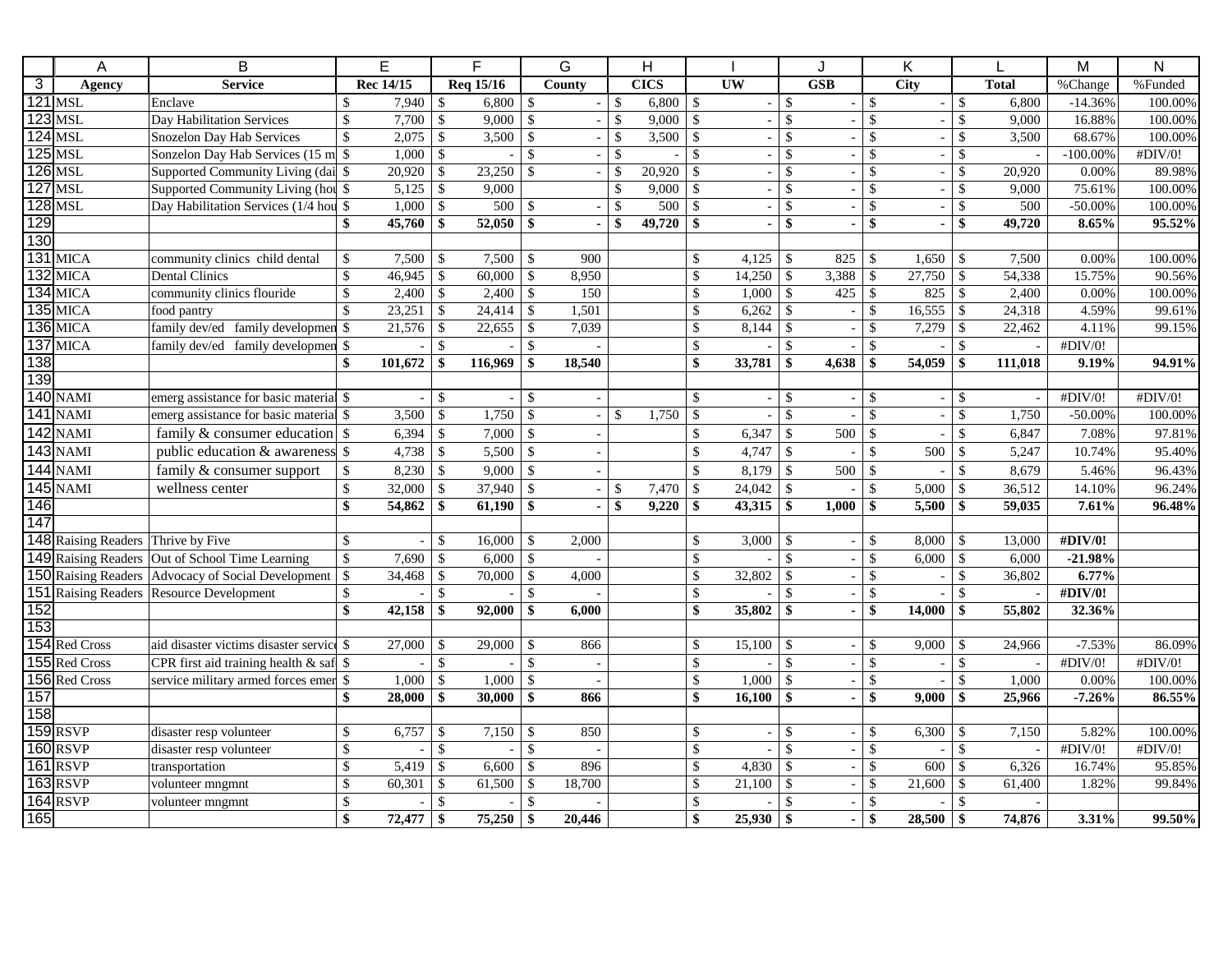|                | A              | B                                 |                                 | E         |                    | F.              |                    | G        |    | H           |               |           |               |            | Κ               |                          |               |              | M           | N       |
|----------------|----------------|-----------------------------------|---------------------------------|-----------|--------------------|-----------------|--------------------|----------|----|-------------|---------------|-----------|---------------|------------|-----------------|--------------------------|---------------|--------------|-------------|---------|
| $\overline{3}$ | Agency         | <b>Service</b>                    |                                 | Rec 14/15 |                    | Req 15/16       |                    | County   |    | <b>CICS</b> |               | <b>UW</b> |               | <b>GSB</b> |                 | <b>City</b>              |               | <b>Total</b> | %Change     | %Funded |
| 166            |                |                                   |                                 |           |                    |                 |                    |          |    |             |               |           |               |            |                 |                          |               |              |             |         |
|                | 167 Orch Pl    | child care provider training      | -S                              | 9,700     | -\$                |                 | <sup>\$</sup>      |          |    |             |               |           | -\$           |            | \$              |                          | -\$           |              |             |         |
| 168            |                |                                   | \$                              | 9,700     | -\$                |                 | \$                 |          |    |             | \$            |           | \$            |            | \$              |                          | \$            |              |             |         |
| 169            |                |                                   |                                 |           |                    |                 |                    |          |    |             |               |           |               |            |                 |                          |               |              |             |         |
|                | 170 Stime      | infant daycare                    | \$                              | 19,360    | $\mathcal{S}$      | 18,100          | <sup>\$</sup>      | 7.480    |    |             |               | 10.800    | -\$           |            | \$              |                          | $\mathcal{S}$ | 18,280       | $-5.58%$    | 100.99% |
|                | Stime          | children daycare                  | <sup>\$</sup>                   | 64,340    | -\$                | 71,495          | -\$                | 28,835   |    |             |               | 42,295    | $\mathcal{S}$ |            | \$              |                          | -\$           | 71,130       | 10.55%      | 99.49%  |
|                | 174 Stime      | school age daycare                | $\mathcal{S}$                   | 887       | $\mathcal{S}$      | 905             | -\$                | 365      |    |             | $\mathcal{S}$ | 540       | -\$           |            | \$              |                          | -\$           | 905          | 2.03%       | 100.00% |
|                | 176 Stime      | pre-school                        | <sup>\$</sup>                   | 880       | $\mathbf{\hat{S}}$ |                 | $\mathcal{S}$      |          |    |             |               |           | $\mathcal{S}$ |            | \$              | $\overline{\phantom{a}}$ | -\$           |              | $-100.00\%$ | #DIV/0! |
| 178            |                |                                   | \$                              | 85,467    | -\$                | 90,500          | \$                 | 36,680   |    |             |               | 53,635    | -\$           |            | $\overline{\$}$ |                          |               | 90,315       | 5.67%       | 99.80%  |
| 179            |                |                                   |                                 |           |                    |                 |                    |          |    |             |               |           |               |            |                 |                          |               |              |             |         |
|                | <b>180 TSA</b> | food pantry                       | \$                              | 10,160    | -\$                | 12,000          | $\mathbb{S}$       |          |    |             |               | 6,160     | -\$           |            | $\mathbf{\$}$   | 5,500                    | -\$           | 11,660       | 14.76%      | 97.17%  |
|                | $181$ TSA      | rent and utility assistance       | \$                              | 25,264    | $\mathbf{\hat{S}}$ | $30,000$ \ \ \$ |                    |          |    |             |               | 9,200     | -\$           | 2,000      | $\mathbf{S}$    | 18,000                   | $\mathcal{S}$ | 29,200       | 15.58%      | 97.33%  |
|                | <b>182 TSA</b> | emergency disaster services       | \$                              | 4,000     | $\mathbf{\hat{S}}$ | 2,000           | $\mathcal{S}$      | 1,000    |    |             |               | 1,000     | -\$           |            | \$              |                          | $\mathcal{S}$ | 2,000        | $-50.00\%$  | 100.00% |
|                | <b>183 TSA</b> | rep payee services                | <sup>\$</sup>                   | 21,029    | -\$                |                 |                    |          |    |             |               | 3,500     | -\$           |            | \$              | 10,000                   | -\$           | 13,500       | $-35.80%$   | 100.00% |
|                | 184 TSA        | rep payee services                | $\mathcal{S}$                   |           | -\$                | 31,500          | $\mathbf{\hat{S}}$ |          | \$ | 19,894      |               |           | $\mathcal{S}$ |            | $\mathcal{S}$   |                          | -\$           | 19,894       | #DIV/0!     | 63.16%  |
|                | $185$ TSA      | <b>Bill Payer</b>                 | \$                              | 6,577     | $\mathcal{S}$      | 9,000           | $\mathsf{I}$       | 4,000    |    |             |               | 3,860     | -\$           |            | \$              | 1,000                    | -\$           | 8,860        | 34.71%      | 98.44%  |
| 186            |                |                                   | \$                              | 67,030    |                    | 98,000          | \$                 | 5,000    |    | 19,894      |               | 23,720    | -\$           | 2,000      | \$              | 34,500                   |               | 85,114       | 26.98%      | 86.85%  |
| 187            |                |                                   |                                 |           |                    |                 |                    |          |    |             |               |           |               |            |                 |                          |               |              |             |         |
|                | <b>188 UCC</b> | child care infant                 | \$                              | 59,685    | -\$                | 66,847          | -\$                | 6,692    |    |             |               | 5,203     |               | 30,977     | $\mathbf S$     | 23,504                   | -S            | 66,376       | 11.21%      | 99.30%  |
|                | $189$ UCC      | child care children               | <sup>\$</sup>                   | 66,083    | $\mathbf{\hat{S}}$ |                 |                    | 5,759    |    |             |               | 8,442     | - \$          | 30,746     | $\mathbf{s}$    | 28,937                   | -\$           | 73,884       | 11.80%      | 99.83%  |
|                | $190$ UCC      | child care schoolage              | \$                              | 3,616     | $\mathbf{\hat{S}}$ | 4,138           | $\mathcal{S}$      |          |    |             |               |           | -\$           | 4,138      | $\mathcal{S}$   |                          | $\mathcal{S}$ | 4,138        | 14.44%      | 100.00% |
|                | $191$ UCC      | child care preschool              | \$                              | 13,512    | $\mathcal{S}$      |                 |                    |          |    |             |               |           | -\$           | 15,046     | $\mathcal{S}$   |                          | $\mathcal{S}$ | 15,046       | 11.35%      | 100.00% |
|                | <b>193 UCC</b> | comfort zone                      | \$                              | 3,962     | $\mathcal{S}$      | 4,438           | <sup>\$</sup>      | 578      |    |             |               | 1,202     | - \$          | 1,696      | $\mathcal{S}$   | 960                      |               | 4,436        | 11.96%      | 99.95%  |
| 194            |                |                                   | \$                              | 146,858   |                    | 164,481         | \$                 | 13,029   |    |             |               | 14,847    | -9            | 82,603     | \$              | 53,401                   |               | 163,880      | 11.59%      | 99.63%  |
| 195            |                |                                   |                                 |           |                    |                 |                    |          |    |             |               |           |               |            |                 |                          |               |              |             |         |
|                | <b>196 VNS</b> | <b>Foster Grandparent Program</b> | <sup>\$</sup>                   | 11.879    | $\mathbf{\hat{S}}$ | 25,750          | -\$                | 3.042.00 |    |             |               | 9,439.00  | - \$          | $\sim$     | \$              | 6,136.00                 | -9            | 18.617.00    | 56.72%      | 72.30%  |
| 197            |                |                                   | $\boldsymbol{\hat{\mathbf{s}}}$ | 11.879    | -\$                | 25,750          | -\$                | 3.042    |    |             | \$            | 9.439     | -\$           |            | \$              | 6,136                    | - \$          | 18.617       | 56.72%      | 72.30%  |
| 198            |                |                                   |                                 |           |                    |                 |                    |          |    |             |               |           |               |            |                 |                          |               |              |             |         |
|                | 199 VolCent    | volunteer mngmnt                  | \$                              | 65,725    | $\mathbf{\hat{S}}$ |                 |                    | 735      |    |             |               | 56,441    | -\$           | 3,625      | $\mathbf S$     | 6,775                    | -\$           | 67,576       | 2.82%       | 96.80%  |
| 201            | volCentl       | service learning                  | <sup>\$</sup>                   | 9,170     | -\$                | $9,000$   \$    |                    |          |    |             |               | 7,388     | -\$           | 800        | $\mathcal{S}$   | 700                      | $\mathcal{S}$ | 8,888        | $-3.08%$    | 98.76%  |
| 203            |                |                                   | \$                              | 74,895    | -\$                | 78,810          | \$                 | 735      |    |             |               | 63,829    | <b>S</b>      | 4,425      | -\$             | 7,475                    | - \$          | 76,464       | 2.09%       | 97.02%  |